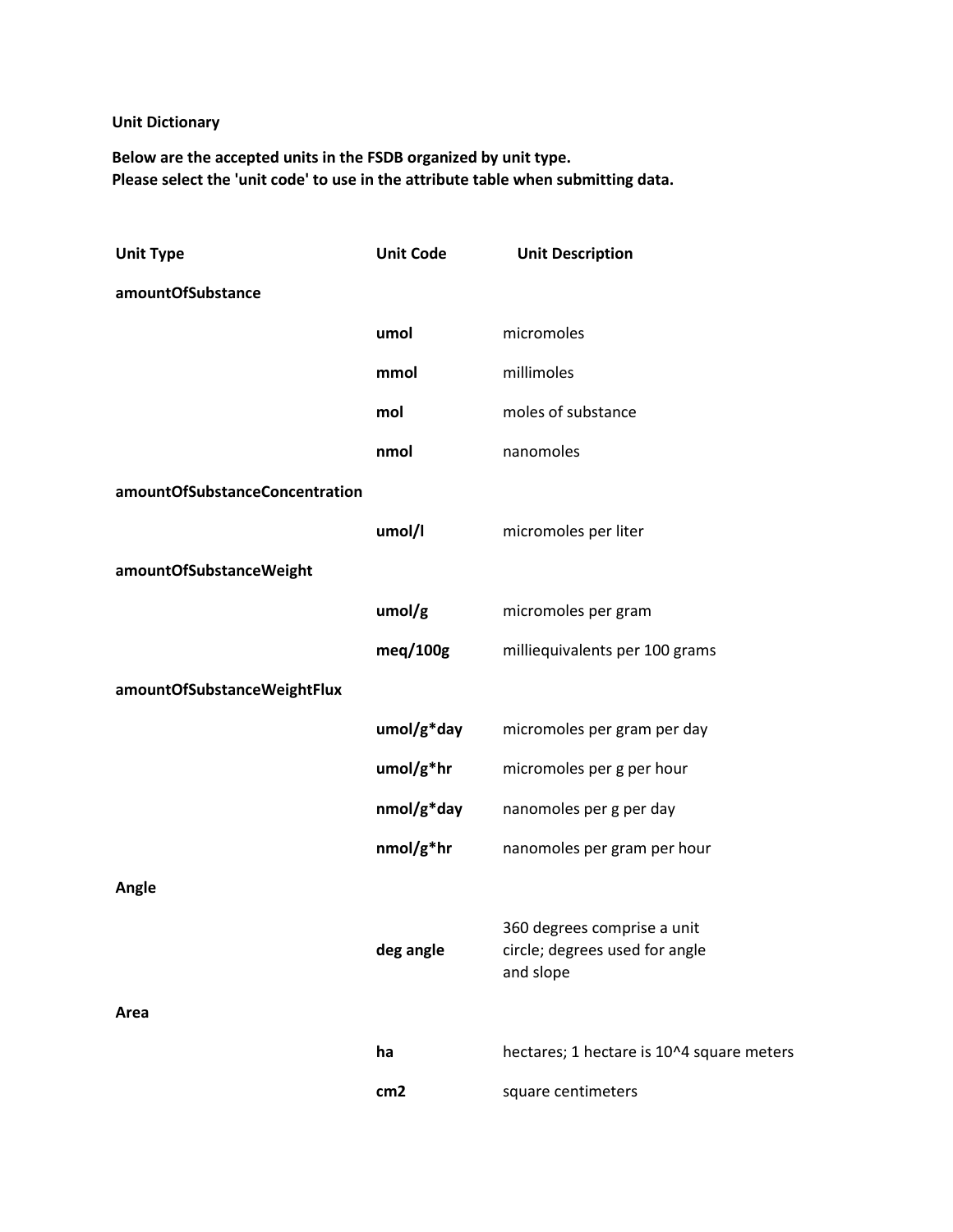|                                         | km <sub>2</sub> | square kilometers                                      |
|-----------------------------------------|-----------------|--------------------------------------------------------|
|                                         | m2              | square meters                                          |
|                                         | mm2             | square millimeters                                     |
| arealAmountOfSubstanceConcentrationRate |                 |                                                        |
|                                         | umol/m2*sec     | micromoles per square meter per second                 |
|                                         | mol/m2*day      | moles per m2 per day                                   |
| arealDensity                            |                 |                                                        |
|                                         | number/acre     | number or count per acre                               |
|                                         | number/ha       | number or count per hectare                            |
|                                         | number/m2       | number or count per square meter                       |
| arealDensityRate                        |                 |                                                        |
|                                         |                 | number/ha*year number or count per hectare per year    |
|                                         |                 | number/m2*day number or count per square meter per day |
|                                         | m2/ha*year      | square meters per hectare per year                     |
| arealMassDensity                        |                 |                                                        |
|                                         | g/cm2           | grams per square centimeter                            |
|                                         | g/m2            | grams per square meter                                 |
|                                         | kg/ha           | kilograms per hectare                                  |
|                                         | kg/m2           | kilograms per square meter                             |
|                                         | megag/ha        | megagrams per hectare                                  |
|                                         | mg/m2           | milligrams per square meter                            |
|                                         | tons/acre       | tons per acre                                          |
| arealMassDensityRate                    |                 |                                                        |
|                                         | g/ha*sec        | grams per hectare per second                           |
|                                         | $g/m2^*$ day    | grams per square meter per day                         |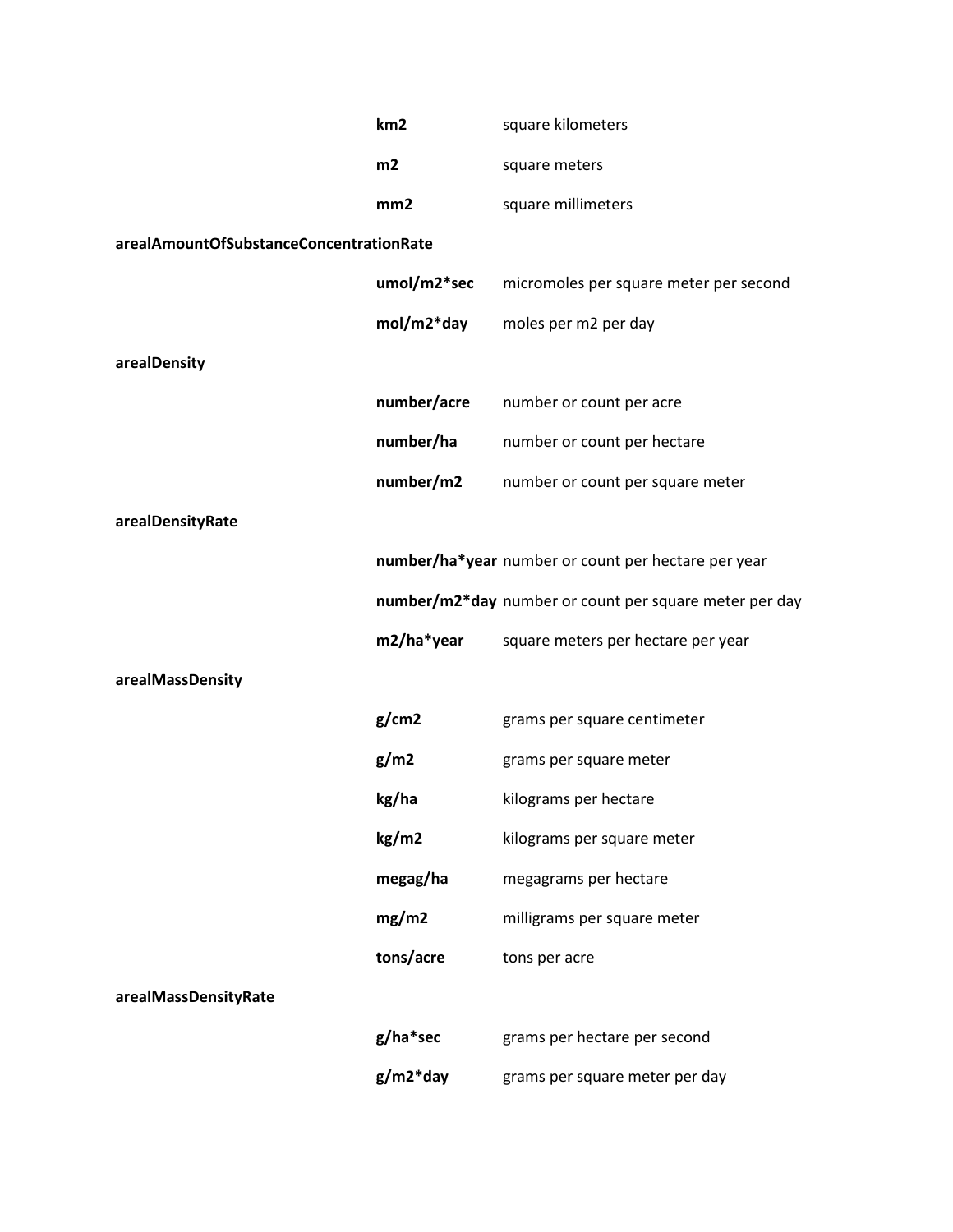|               |                        | megag/ha*year Megagrams per hectare per year                                                  |
|---------------|------------------------|-----------------------------------------------------------------------------------------------|
| areaPerArea   |                        |                                                                                               |
|               | m2/ha                  | square meters per hectare                                                                     |
| azimuth       |                        |                                                                                               |
|               | deg az                 | degrees azimuth (0-360)                                                                       |
| datetime      |                        |                                                                                               |
|               | YYYY-MM-DD             | date as date type, eml-compliant                                                              |
|               | YYYY-MM-DD<br>hh:mm:ss | date as datetime type, eml-compliant                                                          |
|               | mmdd                   | date as month, day (4 characters and numbers<br>only - no commas, blanks, slashes, etc)       |
|               | mmddyy                 | date as month, day, year (6 characters and numbers<br>only - no commas, blanks, slashes, etc) |
|               | YYYYMMDD               | date as year, month, day (8 characters and numbers<br>only - no commas, blanks, slashes, etc) |
|               | day                    | day of month                                                                                  |
|               | julian day             | day of year (julian day)                                                                      |
|               | month                  | month of year (MM)                                                                            |
|               | hh:mm:ss               | time as datetime type                                                                         |
|               | <b>HHMM</b>            | Hours and minutes with hh as military hours and mm as<br>minutes                              |
|               | <b>YYYY</b>            | year (4 character) portion of date                                                            |
|               | YYYY-MM                | year and month as date type                                                                   |
| dimensionless |                        |                                                                                               |
|               | number                 | dimensionless number, i.e., ratio, count                                                      |
|               | $\%$                   | percent; a number                                                                             |
|               | sequential             | a number; sequential numbering                                                                |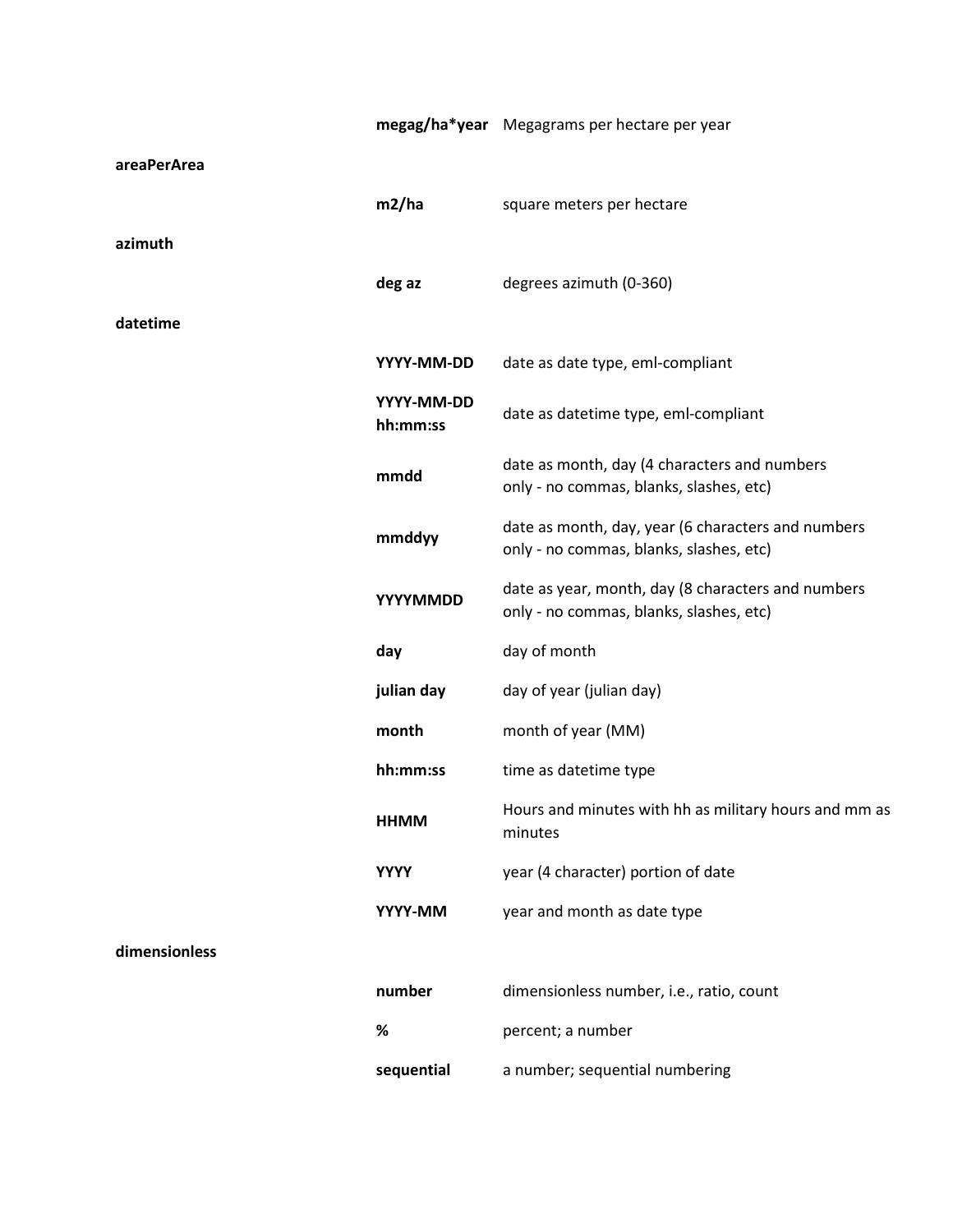## **illuminance**

|                   | molQ/m2*day     | moles quanta (moles of photons or Einsteins) per square<br>meter per day |
|-------------------|-----------------|--------------------------------------------------------------------------|
| latitudeLongitude |                 |                                                                          |
|                   | deg dec lat-lon | decimal degrees; latitude (parallel) or longitude (meridian)             |
|                   | deg lat-lon     | degrees; latitude (parallel) or longitude (meridian)                     |
|                   | minutes         | the sixtieth part of a degree                                            |
|                   | seconds         | number of seconds (sixtieth part of a minute of a degree)                |
| length            |                 |                                                                          |
|                   | $\mathsf{cm}$   | centimeters; .01 meters                                                  |
|                   | dm              | decimeters; .1 meters                                                    |
|                   | ft              | feet; 12 inches                                                          |
|                   | in              | inches; an imperial measure of length                                    |
|                   | ${\sf m}$       | meter; SI unit of length                                                 |
|                   | mm              | millimeters; .001 meters                                                 |
|                   | yard            | yard                                                                     |
| mass              |                 |                                                                          |
|                   | g               | grams; 0.001 kilogram                                                    |
|                   | kg              | kilograms; SI unit of mass                                               |
|                   | ug              | micrograms                                                               |
|                   | mg              | milligrams                                                               |
| massDensity       |                 |                                                                          |
|                   | g/cm3           | grams per cubic centimeter                                               |
|                   | g/ml            | grams per milliliter                                                     |
|                   | megag/m3        | megagrams per cubic meter                                                |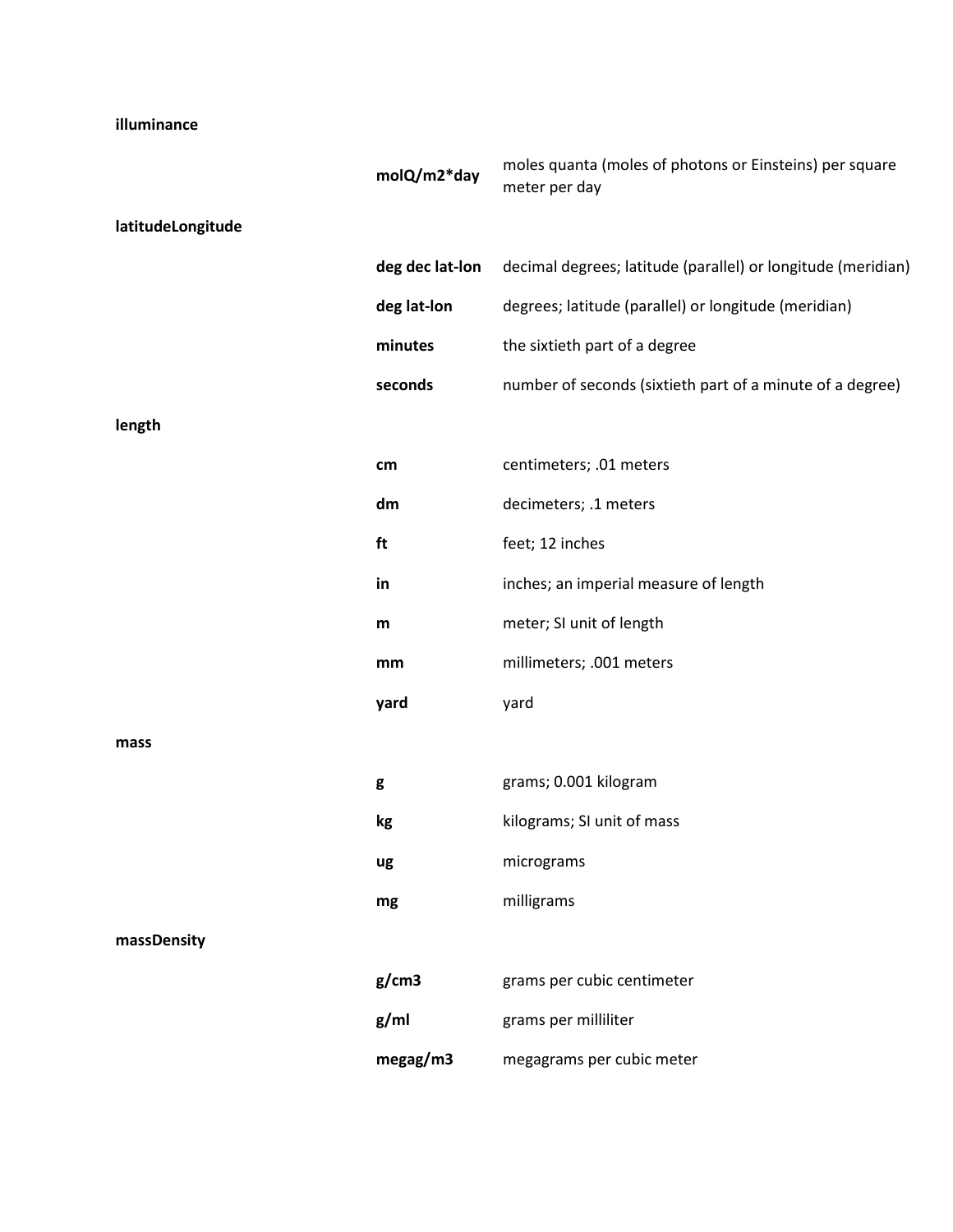|                   | ug/m3       | micorgrams per cubic meter                                                                                          |
|-------------------|-------------|---------------------------------------------------------------------------------------------------------------------|
|                   | ug/dl       | micrograms per deciliter                                                                                            |
|                   | ug/l        | micrograms per liter                                                                                                |
|                   | mg/m3       | milligrams per cubic meter                                                                                          |
|                   | mg/l        | milligrams per liter                                                                                                |
|                   | mg/ml       | milligrams per milliliter                                                                                           |
|                   | ppm         | parts per million                                                                                                   |
| massFlux          |             |                                                                                                                     |
|                   | ug/sec      | micrograms per second                                                                                               |
|                   | mg/day      | milligrams per day                                                                                                  |
| massPerMass       |             |                                                                                                                     |
|                   | g/g         | grams per gram (often in terms of dry weight)                                                                       |
|                   | ug/g        | micrograms per gram                                                                                                 |
|                   | mg/g        | milligrams per gram                                                                                                 |
|                   | mg/kg       | milligrams per kilograms                                                                                            |
|                   | o/oo        | parts per thousand, relative to a standard. for isotopes.<br>Isotope data uses LC-delta=(Rx/Rs-1)*1000              |
| massPerMassRate   |             |                                                                                                                     |
|                   | $ug/g^*day$ | micrograms per gram per day                                                                                         |
|                   | ug/g*hour   | micrograms per gram per hour                                                                                        |
|                   | ug/g*week   | micrograms per gram per week                                                                                        |
|                   | $ng/g^*$ hr | nanograms/gram*hour                                                                                                 |
| powerDenisityFlux |             |                                                                                                                     |
|                   | langleys    | 1 langley= 4.187 Joules per square centimeter; langley<br>per day=0.4846 W per square meter; (W=1 Joule per<br>sec) |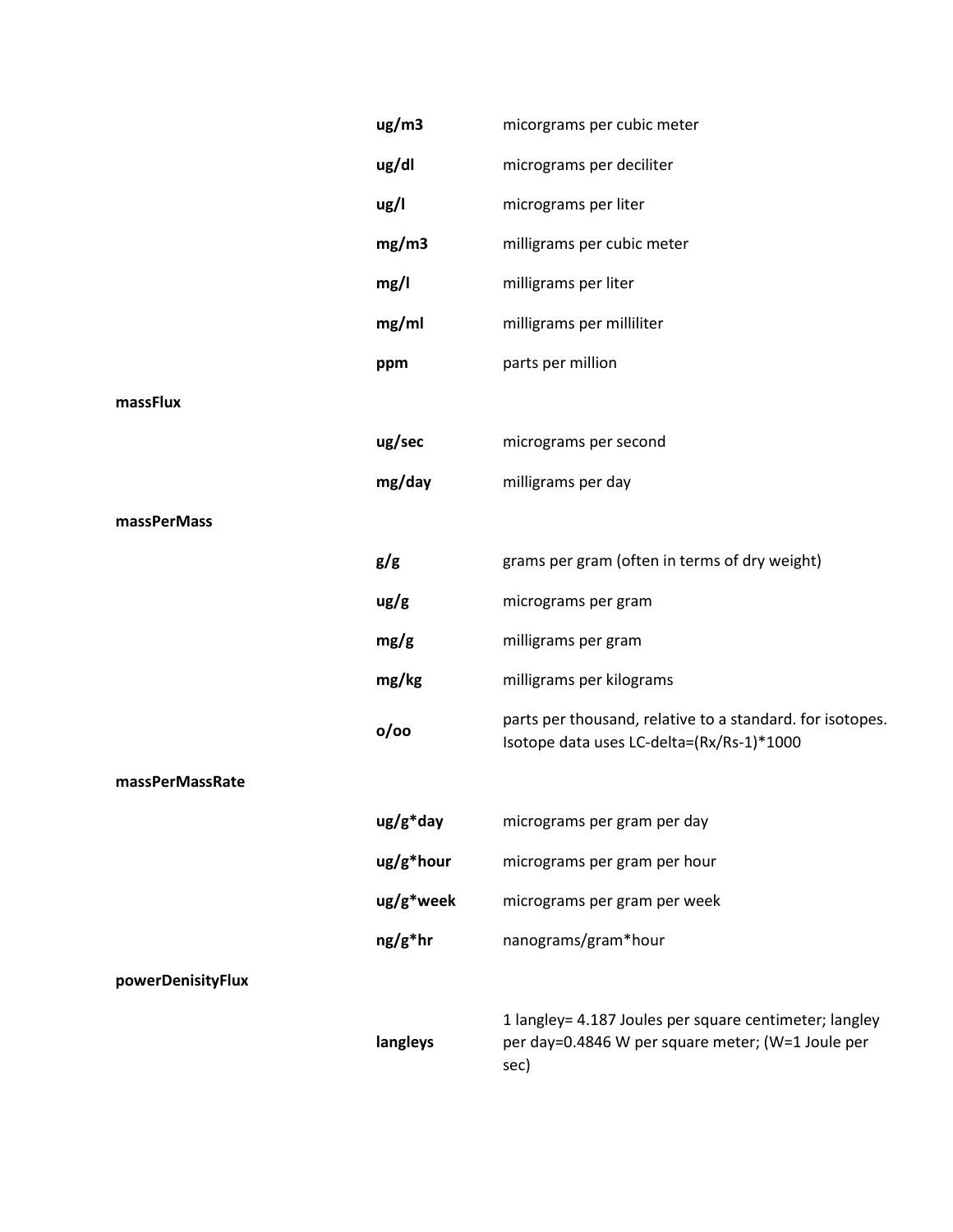|                                  | megaJ/m2                       | megaJoule per meter squared                                                                                                                                       |
|----------------------------------|--------------------------------|-------------------------------------------------------------------------------------------------------------------------------------------------------------------|
| powerDensity                     |                                |                                                                                                                                                                   |
|                                  | langleys/min                   | 1 langley= 4.187 Joules per square centimeter; langley per<br>minute=697.8 W per square meter; (W=1 Joule per sec)                                                |
|                                  |                                | megaJ/cm2*year megaJoule per square centimeter per year                                                                                                           |
|                                  | W/m2                           | watt per meter squared                                                                                                                                            |
| pressure                         |                                |                                                                                                                                                                   |
|                                  | atm                            | pressure in bars                                                                                                                                                  |
|                                  | mbar                           | The standard unit of measurement for atmospheric<br>pressure used by the National Weather Service. One<br>millibar is equivalent to 100 newtons per square meter. |
|                                  | bar                            | 1 bar = 100000 pascals; = 0.9869 atmospheres; = 0.1<br>megapascal (MPa); =100 kilopascals (kPa)                                                                   |
| specific conductance             |                                |                                                                                                                                                                   |
|                                  | uS/cm                          | micro Siemens per centimeter                                                                                                                                      |
|                                  | mS/cm                          | milli Siemens per centimeter                                                                                                                                      |
| specific ultra violet absorbance |                                |                                                                                                                                                                   |
|                                  | <b>SUVA[254nm]</b><br>$1/mg*m$ | Specific Ultra Violet Absorbance (liter per milligram per<br>meter)                                                                                               |
| specificActivity                 |                                |                                                                                                                                                                   |
|                                  | mmol/hr*g                      | millimol per hour per gram                                                                                                                                        |
| speed                            |                                |                                                                                                                                                                   |
|                                  | ft/sec                         | feet per second                                                                                                                                                   |
|                                  | in/hr                          | inches per hour                                                                                                                                                   |
|                                  | m/day                          | meters per day                                                                                                                                                    |
|                                  | m/sec                          | meters per second                                                                                                                                                 |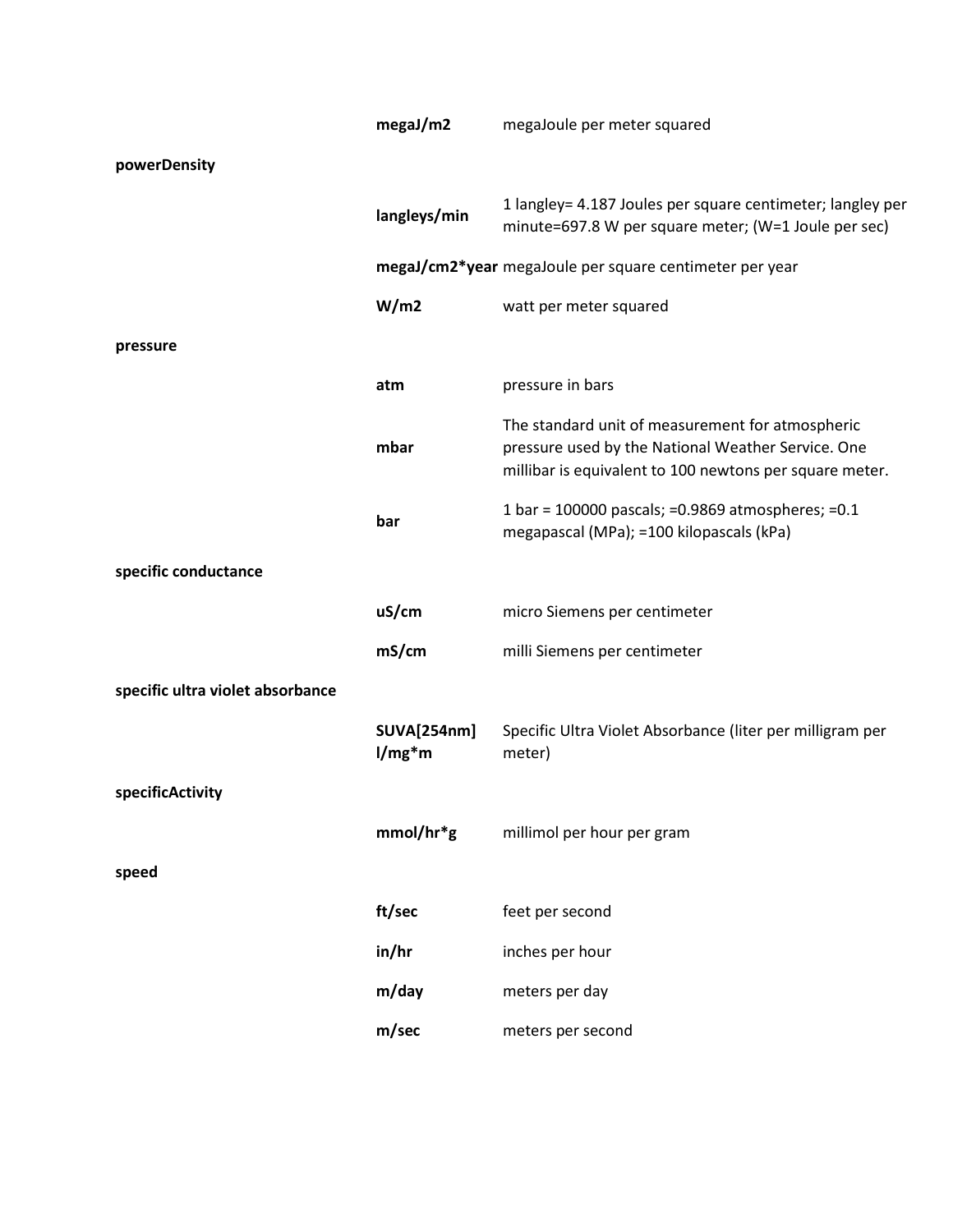## **temperature**

|                  | deg c           | Degrees Celsius; a common unit of temperature;<br>constantToSI=273.18                                              |
|------------------|-----------------|--------------------------------------------------------------------------------------------------------------------|
|                  | deg f           | Degrees Fahrenheit; an obsolescent unit of temperature still use<br>in popular meteorology; constantToSI= -255.402 |
| time             |                 |                                                                                                                    |
|                  | days            | one day excluding leap seconds, 86400 seconds                                                                      |
|                  | hours           | one hour excluding leap seconds, 3600 seconds                                                                      |
|                  | min             | one minute excluding leap seconds, 60 seconds; the sixtieth part<br>of an hour of time                             |
|                  | sec             | SI unit of time; sixtieth part of a minute of time                                                                 |
|                  | years           | one year excluding leap seconds and leap days, 31536000<br>seconds (often used for age in years)                   |
| <b>Undefined</b> |                 |                                                                                                                    |
|                  | <b>Ntu</b>      | nephelometric turbidity unit                                                                                       |
|                  | ph              | Scale used for pH measurements                                                                                     |
| volume           |                 |                                                                                                                    |
|                  | acre-foot       | acre foot                                                                                                          |
|                  | cm <sub>3</sub> | cubic centimeters                                                                                                  |
|                  | ft3             | cubic feet                                                                                                         |
|                  | m3              | cubic meters                                                                                                       |
|                  | ı               | liters; 1000 cm^3                                                                                                  |
|                  | ml              | milliliters; 1/1000 of a liter                                                                                     |
| volumePerVolume  |                 |                                                                                                                    |
|                  | m3/m3           | cubic meters per cubic meter                                                                                       |
|                  | ml/cm3          | milliliters per cubic centimeter; also cubic centimeters per<br>cubic centimeter                                   |